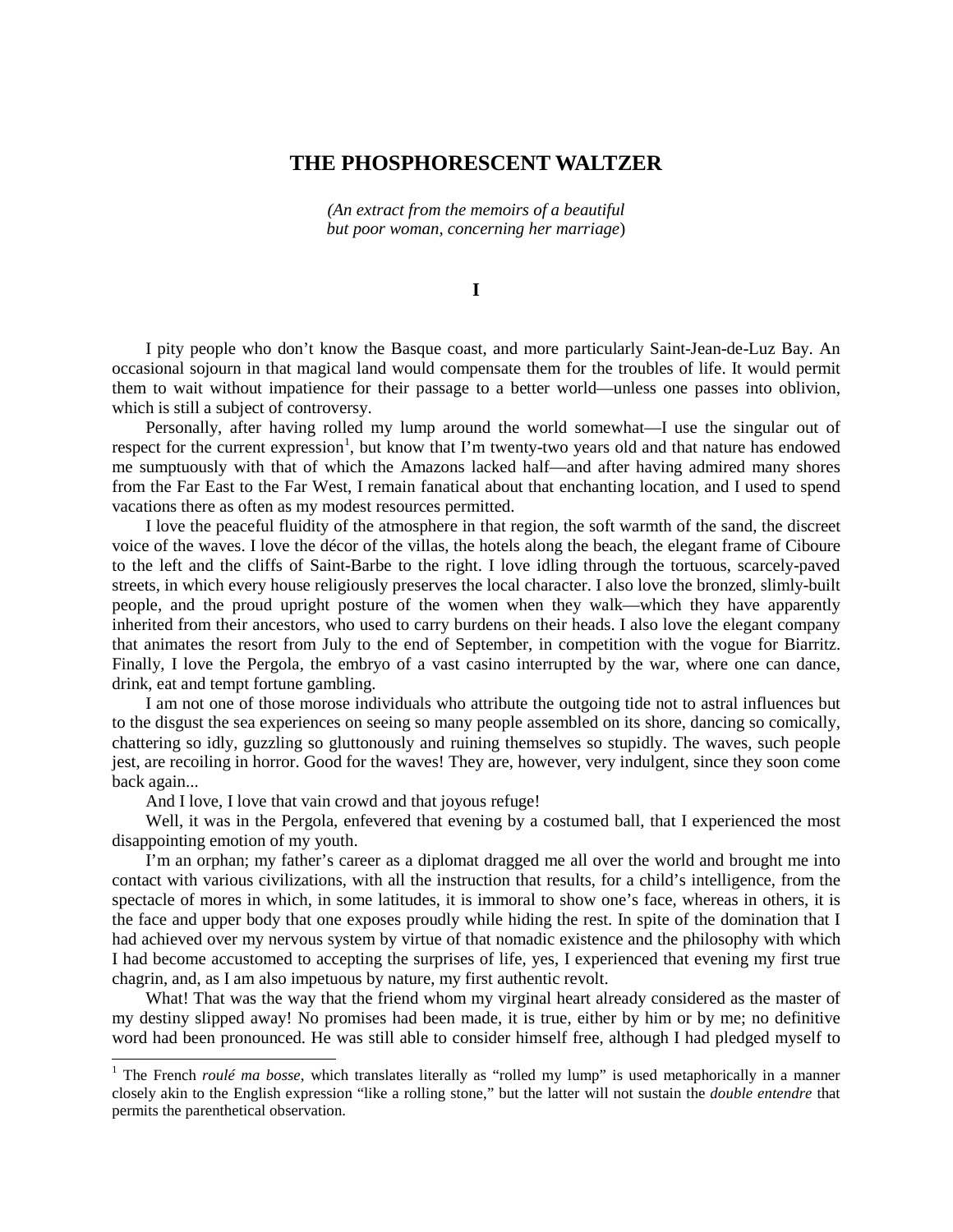him a long time ago. But is it not gazes, attentions, anxieties and the very sound of the voice that obligate you, as much as promises and oaths? How could I suppose that Marcel would greet with such indifference the propositions I had just made to him? What a disillusionment!

I thought that he might respond to the confidence with the amusing flippancy with which he is able to demolish people who do not please him; I even thought that he might take advantage of it finally to declare the affection that his entire being had betrayed since the beginning of our friendship. Far from it; his eyes remained calmly attached to the movements of the dancers; he continued, with a hand lightly applied on the back of my chair, to beat the measure of the fast-paced shimmy to which a few couples were swinging their hips beneath the enchantment of the multicolored chandeliers.

"Did you understand what I said, Marcel?" I said, twisting my fan.

"Perfectly, my dear Made."

"And is that all that you have to say in reply?"

"My God, what do you want me to say?"

"I hoped at least for some advice, dictated by the interest that you have taken in me for two years."

"Oh, advice is dangerous, when it's a matter of something as serious as marriage."

"And you don't like danger..." I said, ironically, although my voice was tearful.

"I fear it, like any human being."

"Even when it might be a matter of saving my future? Oh, Marcel, I thought you were nobler!"

My reproach provoked a reaction in him that I was no longer expecting. He turned his head away, so that I would not be able to glimpse his tenderness—but I had divined it. What secret, incomprehensible force, then, opposed his heart to its determination?

"Let's speak clearly," he said, very softly, in order to attenuate in advance the pain that he was about to cause me. "You're twenty-two years old; you're pretty, intelligent, cultivated and more fully-informed about amorous matters than all these young women surrounding us, who nevertheless hide behind their precious candor an already-experienced knowledge. Unlike them, and fortunately for you, you've been able to remain sheltered from the demon; you refrain from listening, like some of these we can see at this moment, to the whispers of dancing-partners and responding to them with a smile that speaks volumes. Yes, for you, flirtation is a petty vice; you want to remain irreproachable by the only man that you will love.

"But who might that man be? For, along with all the real qualities with which I've just credited you, Made, I must admit that you have one serious defect: you are, essentially, a creature of luxury. Your habits, the result of your education, of the comfortable situation of your lamented father, necessitate that you wear lovely dresses; that your feet should be clad in good quality stockings and shoes; that an automobile should be waiting for you during all your visits; that your boudoir should be furnished with antiques and carpeted in silk; and you don't hesitate when it's a matter of a few large-denomination bills for a fashionable fur.

"Yes, for you, all that ostentation and all those refinements are not special: they're necessary and compulsory. But you have no fortune, my dear Made! I can't see you, from now on, shaping the mediocrity of a man who only has intelligence enough to earn a living in this society enslaved by shopkeepers and boxers. You, the wife of an advocate, a physician, an artist or a scientist? You, obliged to renounce the pomp that is dear to you, to manage a household, to haggle with suppliers, skimp on nourishment, help out the one and only maid and change the children's nappies, if there are any? Get away!"

"Oh!" I protested, wounded by the fact that he doubted my courage. "With all my heart, for the man I love..."

"Yes," he agreed, "with all your heart…but you'd suffer from it, Made, and a true friend couldn't demand it of you. It would be to immolate you—and at length, your love would lose its wings. You ought not to suffer, Made, and you shouldn't! I'd be the first to be unconsolable. So I say to you: listen with more favor to this offer, unusual in our era even for an elite creature like you. Although its advantages are indisputable, I'd like to point them out to you.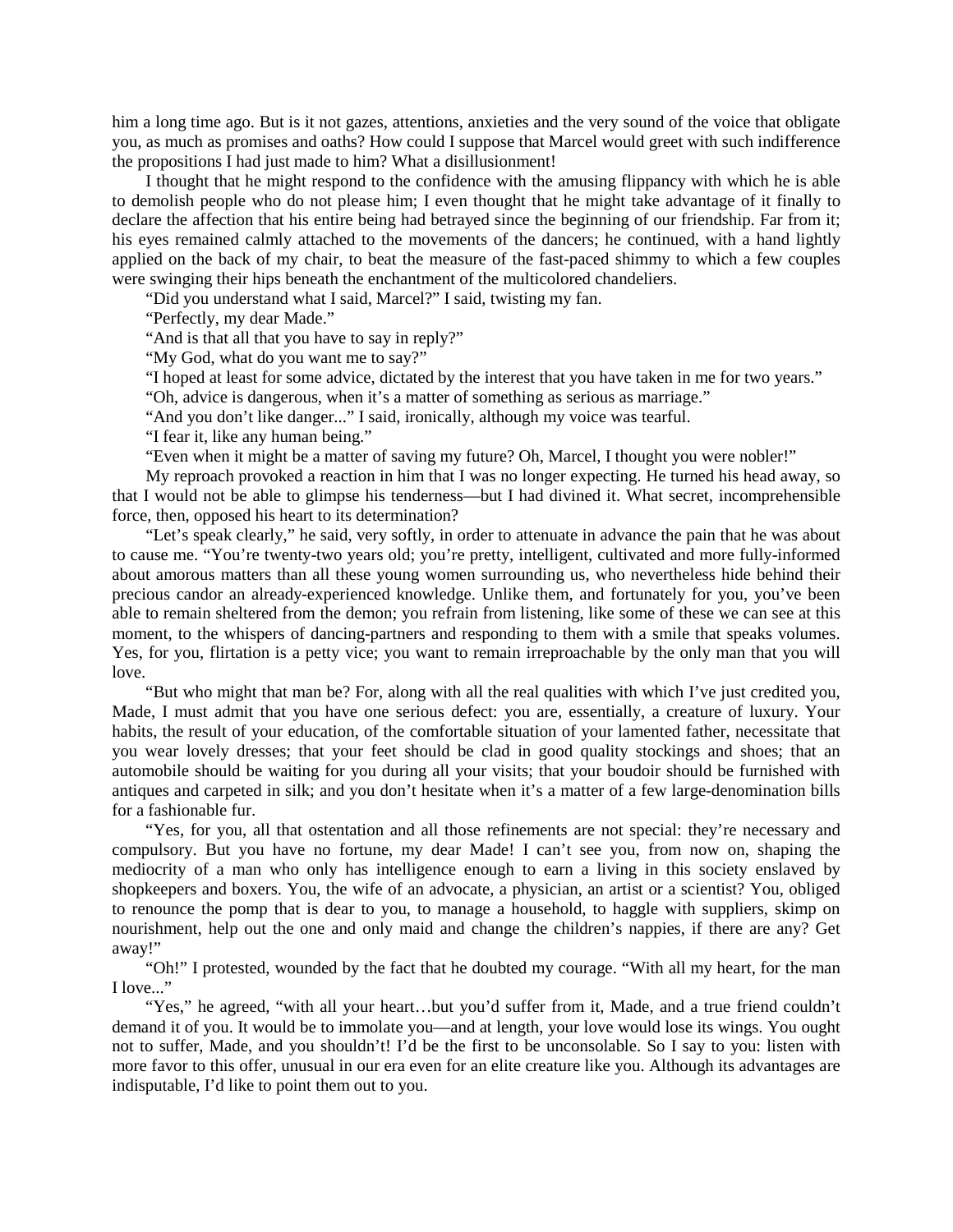"Let's first examine the young man together. We have him in sight now. There he is, offering his hand to Mademoiselle de Laricarière, who is starting to dance a waltz with him. He dances badly; he dances impetuously; but he's handsome. With his straight nose, his rounded oval face, his wide eyes, yes, he's as handsome as an antique—classically handsome, with all the beauty of which Phidias left immortal memories. His dentition is possessed of the most Oriental purity. His harmonious muscles, his supple articulations, his powerful torso and his arched lower back make him one of the most veritably enviable specimens of our epoch.

"Furthermore, his elegance, his good manners, his courtesy and his simplicity recommend him even more to mothers in search of a son-in-law for their daughter. I'm sure that Mademoiselle de Laricarière would take him on. See how she's smiling at him already, how her cheek is inclining toward him, how flexible her waist is becoming—too flexible, even—in order to abandon itself to her partner's pressure…but she's wasting her time. He only has eyes for you. It's you he loves, you he wants to make his wife.

"And he's madly rich, Made! His father, Monsieur Danator, has made an enormous fortune in Argentina. I wonder, in that regard, how a man like that, so impassioned by medicine, physics, chemistry and transcendental science could have had enough practical sense to build an extraordinarily profitable business. I'm also suspicious of his past, for those who, starting from nothing, rapidly acquire a fortune are usually adventurers of whom it's necessary to be suspicious. They leave cadavers in their wake; their purse-strings, before tying up their profits, have strangled more than a few innocents…but no, Monsieur Danator *père* isn't an adventurer. All his transactions have been above board. He can even be considered an honest man.

"He's taken an interest in a thousand successful enterprises, by virtue of his intelligence. His recent discovery of naphtha mines in the Urals, on land that he bought for less than six francs a hectare in our money, no longer permit his wealth to be calculated. One can only be astonished that a man so strangely devoid of grace has been able to produce such a magnificent child. His wife must be very beautiful, and very close to nature. The poor woman died in an accident, it appears. She was electrocuted after being moved by curiosity to touch a powerful electrical machine used by her husband in his experiments...

"Why, I only have to look at the Villa of the Immaculate Conception that he's built out there beyond Ciboure, to regret that his son isn't a daughter and that I lack the gifts that favor you. I wouldn't hesitate for a moment! I'd sell my heart and all the rest to know…yes, to know..."

"To know what?"

My friend Marcel Germaud did not reply. He made an evasive gesture, and I was all the more reluctant to press him to complete his train of thought because I was atrociously wounded by his advice. Moreover, our attention was captured at that moment to Monsieur Danator *père*. He was sitting at a table alone, a short distance away from us, on the edge of the dance-floor—the place that he normally adopted in order not to lose sight of his son. He chaperoned his offspring like a doting mother, which inevitably made him the butt of the bathers' jokes.

Monsieur Danator was too far away from us to have overheard our conversation, but one might have thought that he had divined that he was its object, for he was looking at us with an astonished expression. Once again, I had a disagreeable impression of the individual in question, whose clean-shaven face had a complicated bone-structure, in which the brows and jaws formed protrusions outlining the skeleton beneath the taut skin, while the ears, projecting and pointed, were animated by incessant movements, like those of wolves. But the eyes astonished me even more; pierced, as if by a drill, between reddened eyelids, they advertised an extraordinary cerebral feverishness. And he was bald to boot—the full extent of the fellow's cranium was bald. Even though he never took off the Basque beret with which he covered it, one could see that the polish of his scalp extended all the way to the occiput.

No, that caricature would not become my father-in-law! Me, apply to him the polite appellations that daughters-in-law employ in familial extravagance…!

Seeing that he was observed, Monsieur Danator looked away, and Marcel, pointing at the young man who was escorting his partner to her seat now that the dance was over, continued: "Setting aside the singularities of the papa—and it's not with him, after all, that you'll be exchanging affection—the son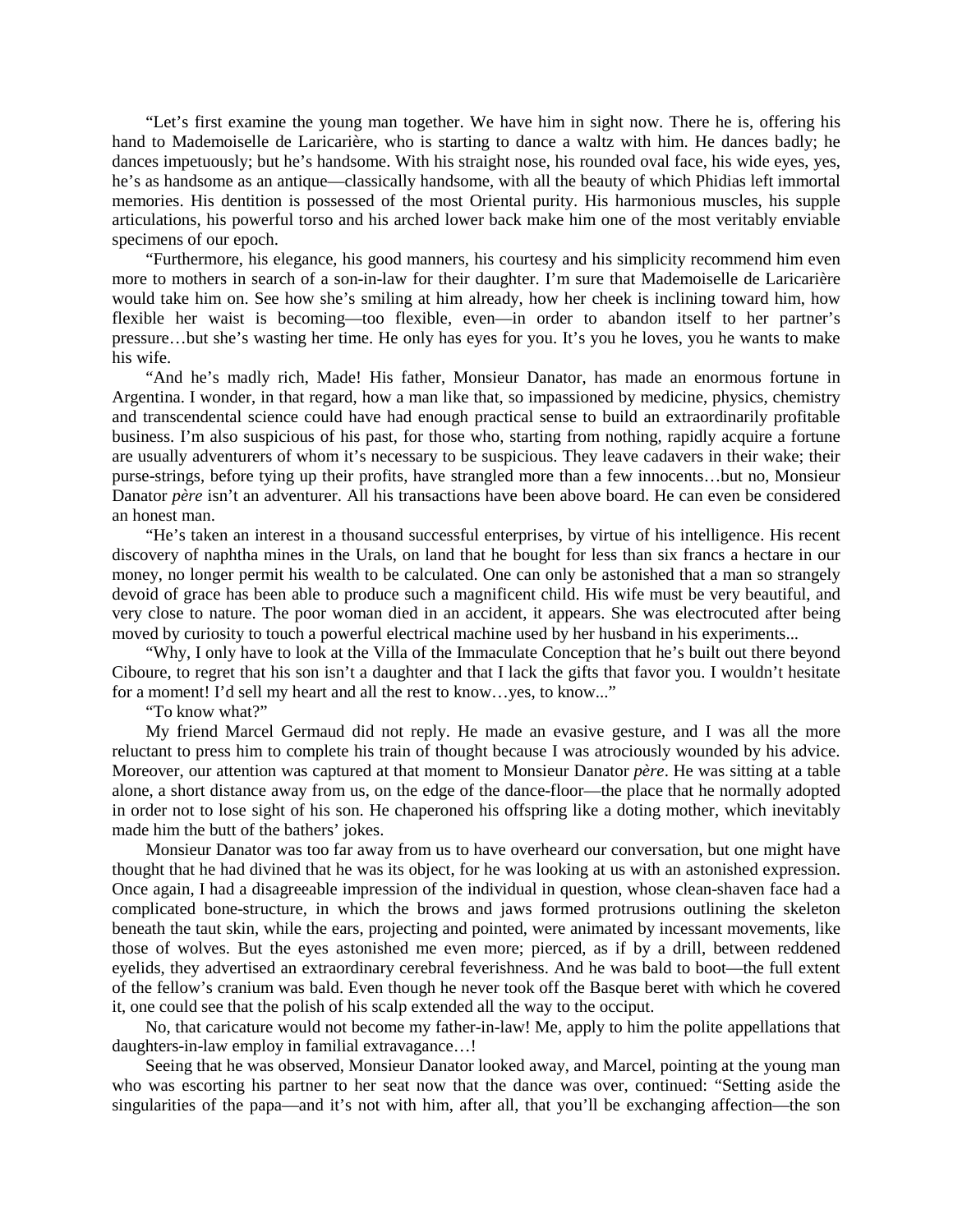presents himself as the most enviable of husbands. I'll add that, without having been able to appreciate the extent of his education, I don't believe he's an imbecile. He often indulges in witty repartee..."

"Oh! In poor taste, and, quite often, with a vulgarity of language..."

"I agree, Made. It's necessary to excuse him, however, because he's a fervent imitator of his father, and Monsieur Danator has a predilection for lewd jokes…and then, it's becoming respectable. That doesn't prevent him from having a well-nourished memory; from valiantly playing the part of Theramenes;<sup>[2](#page-3-0)</sup> from singing operettas pleasantly; from having a weakness for crustaceans, which is a symptom of Epicureanism; and even from risking a few light-hearted swerves in the direction of Parnassus. A poet: what more do you want in order to accept a share in his Pactolus?"

"It's just that it would be necessary for me to sleep in his Pactolus."

"So what?"

"And call him Adam."

"That's not so ridiculous."

"Adam, not ridiculous? Can you see me, in society, being announced as Madam Adam Danator?"

"In society, people would be looking at your pearls, not listening to the syllables of your name."

"And to kiss him, saying 'I love you, Adam' But I'd burst out laughing simply at the thought of being Eve!"

"Eve would have châteaux and would be grateful to her primal man."

"Come on!" I said, bitterly. "I can see that you're treating the matter far more lightly than I am."

Was I mistaken? My reply seemed to sadden him. But one never knew, with him. To penetrate his thoughts required a divination that is not my strong suit. When he emerged from his biological studies, where renown reckoned him to be a first-rate scientist, he armored himself with a paradoxical, mocking wit, and seemed not to believe in anything. I'd only ever been able to catch glimpses of the secrets of his soul, so fugitive and so misleading.…

I thought, therefore, that it would be futile to confess to him what still put me off Adam Danator. It was the confused but oft-repeated impression that the handsome young man in question lacked personality; that he was like a reflection of someone else; that his ideas were never fitted exactly to the frame of a conversation; that his repartee, although casual, lacked individuality, as if he were reciting his sallies rather than forging them with his own mind. In truth, it would have been quite difficult for me to explain all that to Marcel, and even now that I hold the key to my stupefying conjugal adventure, I have difficulty identifying the exact significance of that psychological eccentricity.

My suitor had rejoined his father and was sitting down before a lemon squash ordered in advance. I saw Monsieur Danator take a small flask out of his pocket and pour a few drops from it into his son's drink. They didn't say a word. The two men, eloquent enough in society, always maintained the most absolute silence when they were reduced to their own company. Adam swallowed the contents of the glass in a single draught, grimacing slightly.

"It appears to me that his good health nevertheless requires a little care," I observed to Marcel.

He responded with the same enigmatic gesture that he had made before. Then he moved his chair to give passage to the young man, who was coming to ask me to dance.

"It's another waltz. Papa has ordered waltzes, Mademoiselle Ribaire..."

I accepted, and we ventured forth to the strains of an old tune delivered as if under protest by the orchestra, which still contrived to give it a tango rhythm. He took me by the waist in the most decent fashion and we set about whirling. He moved with a extraordinary fidelity to the beat; his step never went a centimeter beyond what was required; but what was lacking between us was the accord, the harmony, that results from a kind of unconscious inspiration and inebriates a couple with the rhythm. In fact, I only had to let myself be transported. If, by virtue of an embarrassment resulting from an encounter with other dancers, my feet got out of position, he took no notice and persisted in drawing me onwards, which reestablished the momentum. In the same way, he paid little heed to his neighbors; he jostled them and went on regardless, like a mechanical toy whose spring was unwinding.

<span id="page-3-0"></span><sup>&</sup>lt;sup>2</sup> An Athenian rebel against tyranny, controversial among historians but inevitably admired by French Romantics.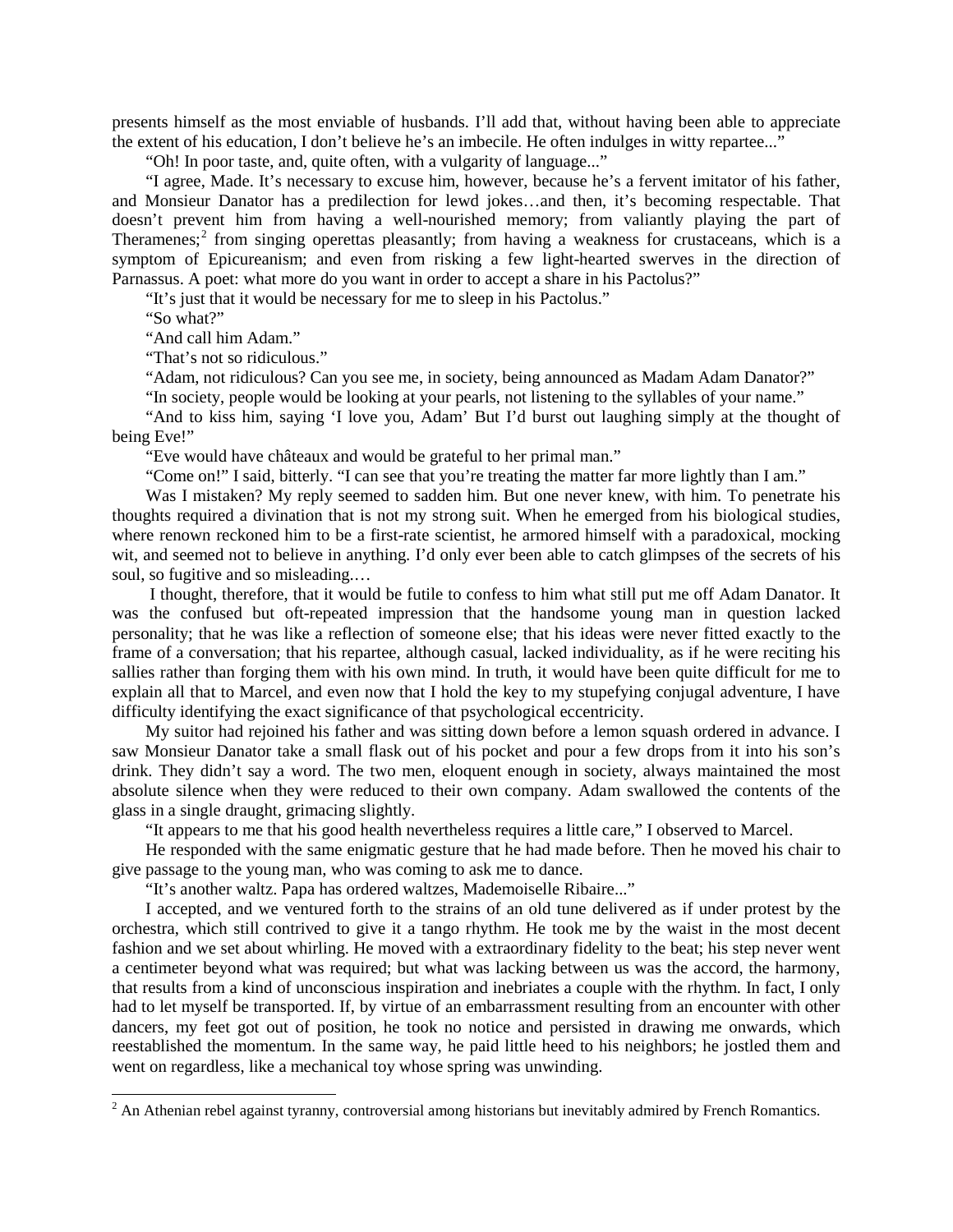What did I experience in dancing with him?

First of all, it's necessary to understand what a young woman can feel in contact with her dancingpartner. Certainly, it's a question of species. For some, I'm sure, dancing is merely an exercise, a kind of sport, much like running, swimming or cycling. For others, it's physical means of contenting sentimentality. For others still, to whom it would never occur that pleasure might be supplemented to duty, it's a pre-conjugal chore. But for me, whose dark hair and a slight down on the lips betray the exigencies of nature, I must confess that the grip of a dancing-partner, whoever he might be, has never failed to cause me a certain indefinable disturbance. So, for the sake of decency, scorn for bodily weakness and the desire to preserve myself for the ideal of a chosen companion, I had resolved never dance again. If I was breaking the rule at that moment, it was only because of the irritation resulting from my conversation with Marcel.

Oh, that accursed temperament! I would have like so much to provoke Marcel's jealousy without any injury to my virginal resolutions! Well, even so, I had the disappointment of weakening again in the grip of that young man. It was, however, rude—his grip, that is. To adapt me to his gyratory movement, he went so far as to make me suffer; while he retained an even respiration, I ran out of breath, suffocating; no fluidity can be exchanged with a dancer who directs his gaze blissfully toward the variegated canvas of the dance-floor, whirling without any apparent care except avoiding false steps, and not even replying to my plea to moderate his pace…and yet, in his arms, I became once again the perturbed woman that I only wanted to be with Marcel...

Oh, that accursed temperament!

At the same time as the orchestra, my waltzer stopped dead, as if at the flick of a switch, without a gasp, without a drop of sweat, cool and calm, as radiant as he had been before the gymnastics.

We went back to the table where Marcel was waiting for me. Adam hesitated for a moment, wondering whether he ought to go back to his father or stay. But Monsieur Danator came in his turn to sit down with us, bringing two bottles of extra-dry that he had just ordered.

In that seaside resort, as in all seaside resorts, and, in a more general sense, in all collectivities, where everyone's slightest gestures are observed and interpreted in the most unfavorable fashion, the ostentatious movement of the Danators to join us would have been considered to be the consequence of an invitation that I had carefully refrained from offering. What! Those gentlemen, always so reserved, so haughty, who only appeared on the beach and in the Pergola as if they were slumming, and departed again almost immediately in their limousine for the inaccessible retreat in Ciboure, were lingering at the nocturnal festival and swilling champagne in the company of that little adventuress Ribaire and her boyfriend Marcel Germaud! Could one imagine such a solicitation? Which of the two, then—the father or the son—was chasing after that slut without a sou? For no one knew as yet about the marriage proposal that had been made to me, and could only think in terms of gallantry.

All gazes were, therefore, directed at me, and the most fiery, the most hateful, was bulging from the orbits of Mademoiselle de Laricarière. For want of being able to flirt with Adam, she was leaning, while laughing in bursts, toward her temporary squire, Guy Frappart, a middle-aged man, monocled, with dyed hair, the owner of a large canning factory, and a cynical poisoner. He detested me because he had paid insolent court to me for indecent motives, which had earned him a sharp rejection. He had also attempted in vain to get into Monsieur Danator's good books in order to interest him in a few business proposals, with the result that the pleasure he was taking in his neighbor's jokes was simultaneously responsive to my intransigence and his lack of success with the billionaire.

Once the venom had been spat out, however, we were forgotten; the fête went on, the orchestra launched enthusiastically into a foxtrot and Monsieur Danator, uncorking the extra-dry, sent a jet of foam on to the floor, like one of Molière's physicians. He grimaced his joy at having so fortunately missed his aim. After which, having filled our glasses, he occupied himself with supplying his son with another orangeade, into which he immediately poured a few drops from his flask—a touching solicitude, but one that diminished my suitor.

"Don't be astonished," said Monsieur Danator, as if in reply to my interior observation. "I need to pay as much attention to him as a new-born baby. That's because he is, like all poets, always in quest of a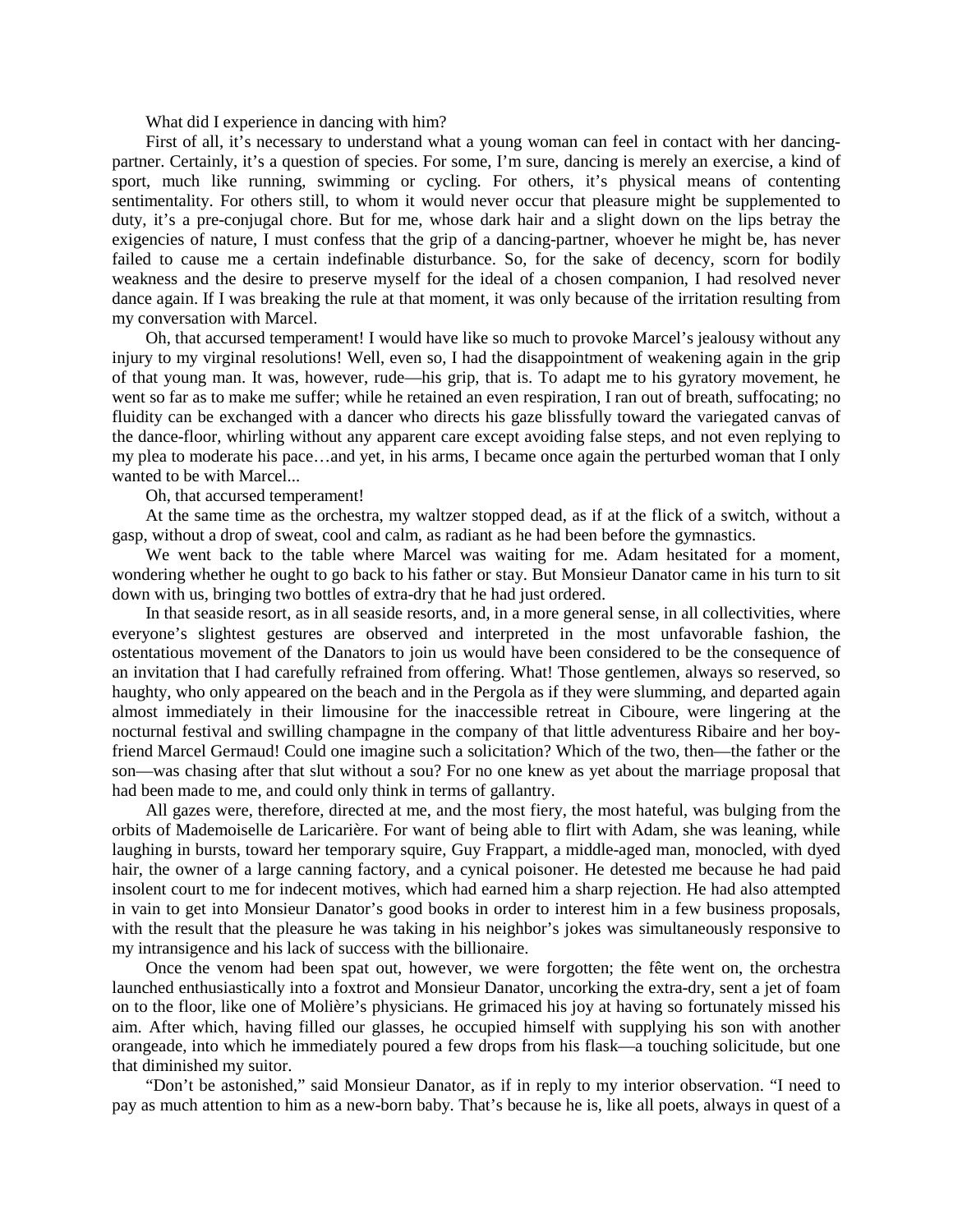caesura or a rhyme, so he forgets the contingencies. But you should see his verses! They're incomparable, exquisite in their imagery and musicality! I don't think Hugo could do any better. Oh, there will be, for his wife, a fine mission with regard to my little Pindar...to assist him to create! Drink, Adam!"

He held out the glass, but—a further surprise—the polite Adam brought a cooked crab out of the pocket of his smoking jacket, cracked its shell, and started sucking at it avidly.

"Adam!" protested his father, impetuously.

But the other continued devouring his prey regardless, with a savage appetite and an animal joy, showing off his shiny teeth. Then, Monsieur Danator gave him a stare charged with such menace that Adam recovered his sense of propriety and immediately abandoned his crab, dropping it into his trouser pocket. All of that happened very rapidly, in less time than it takes to write, but I took note of it because all such details would ultimately become valuable to me in understanding the whims of the man who wanted to be my husband.

Furthermore, Adam apologized immediately.

"Forgive me, Mademoiselle, for having allowed myself to be carried away by my seafood delicacy. Papa is very strict with me, but you will be more indulgent than him, on learning that I adore crustaceans, and that not a day goes by without me saying to Heaven, in my prayers: 'Thank you for the crayfish!' It even happens that I am greedy enough to extract them from dinner plates and regale myself with them outside meal times. That annoys my father, because I no longer have an appetite when I sit down at table—but if you knew how tastily crabs are prepared at the villa! Our below stairs got the recipe from a great popular writer, who got it himself from Alexandre Dumas *père*—and you can't be unaware that the latter was a fine cook, and gladly tickled the stove in between two pages of a novel or two scenes of a play. It was a salutary relaxation for him; he returned all the more willingly to his literary creations when he had created a culinary recipe. Thus, great minds constrain their genius to occupations that seem inferior, but which are really not, for there is poetry in a dish that is able to excite the gustatory papillae..."

"Enough, my little Epicurean!" Monsieur Danator interjected. "Drink your orangeade!" He handed the beverage to his son, who drank it meekly. Then, turning to me, the scientist said: "When you give us the pleasure of coming to lunch at Immaculate Conception, you'll see that my Eliacin doesn't make reckless promises.<sup>[3](#page-5-0)</sup> I flatter myself on having a table where one is able to pig out." He clicked his tongue.

I detested his vulgarity. In general, the argot and puns of which Monsieur Danator frequently and triumphantly made use, were odious to me.

Perhaps he understood that, for, putting on his utmost grace, he said: "I invite you too, Monsieur Germaud. You shall taste our crustaceans. I've obtained from the State the privilege of importing the sea into my home, in order to cultivate marine invertebrates while carrying out interesting experiments upon them. But aren't you in the same boat as myself, in a small way?"

"A small way?" I protested. "But Monsieur Germaud is one of our greatest scientists! He's an assistant at the Museum. His work, which will soon earn him a promotion to the teaching staff, is widely cited. You must certainly know about his celebrated experiments in biogenesis."

"Biogenesis?"

"Yes, biogenesis…all those troubling incursions into the realm of life. It's impossible that you're unaware of the discoveries of Dr. Stéphane Leduc of Nantes, and several other scientists, who cause plants to grow, and it seems, even rudimentary animals, simply by introducing chemical compounds into pure water." [4](#page-5-1)

<span id="page-5-0"></span><sup>&</sup>lt;sup>3</sup> In Racine's Biblical tragedy *Athalie* (1691) Eliacin is the name under which Joas, the endangered sole survivor of the royal family supposedly eliminated by the eponymous villain, is hidden by the high priest Joad. Athalie takes him in, but he subsequently becomes the leader of a rebellion against her, intent on restoring the Jewish faith for which she has substituted the worship of Baal. <sup>4</sup> Stéphane Leduc (1853-1939), a professor in the École de Médecine at Nantes, published *Les Bases physique de la* 

<span id="page-5-1"></span>*vie et de la biogenèse* in 1906. He made a sustained attempt to understand the physical and chemical origin of life, concocting ingenious chemical cocktails that produced systems imitative of the elementary properties of life, but never succeeded in producing actual living organisms.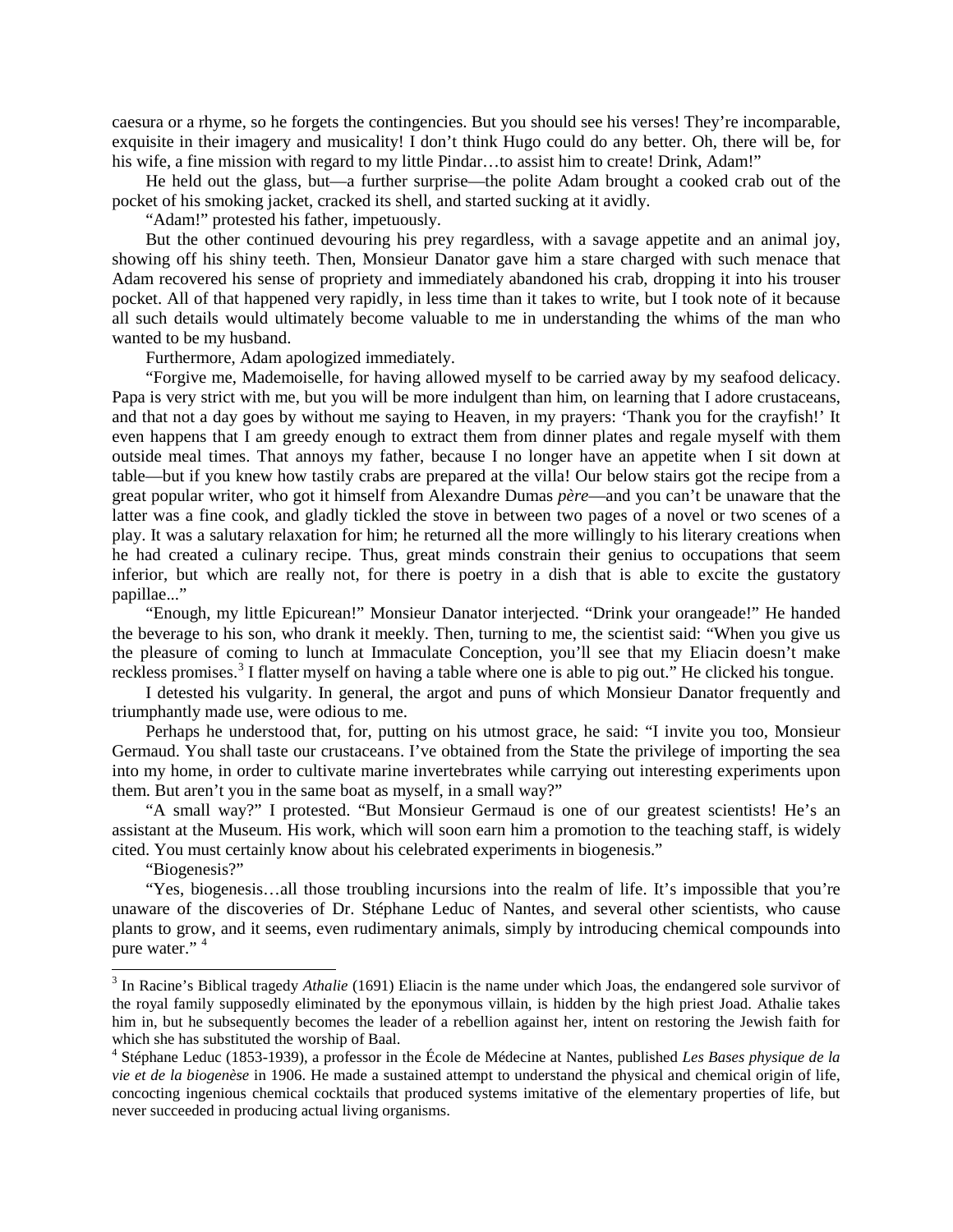"I have indeed heard vague rumor of them, but do explain..."

He was encouraging me to talk about a subject about which I was passionate. Marcel, who had deployed his powerful intelligence in that regard, had nourished my appetite for it on many an occasion. Thus, forgetting that I was addressing a man who must secretly be laughing at the poverty of my knowledge, I let myself go.

"They are, in fact, very disturbing, these experiments that lead one to think that the scepter of creation might one day pass from the hand of the good God to you or me..."

"Let's say to me," sniggered Monsieur Danator, "because you..."

"I have no pretentions," I conceded, "inasmuch as I have Faith—Faith, it is true, is not eroded by these facts, given that divine power floats high above the miserable interpretations of this world, but paleontology confirms that the first creatures appeared in the waters of the sea, in an epoch when our globe had a much higher temperature than it does today, when physical phenomena were predominant. Under the influence of those phenomena of heat and electricity, solutions of colloids and crystalloids formed, which, separated by membranes through which exchanges were effectuated and subject to osmotic influence, constituted living beings. Such is the work of nature. But the genius of humans can repeat these processes in the laboratory, Benedikt, in Vienna; Raphael Dubois, in Lyon; Jules Félix, in Brussels, and others, notably Le Foll,<sup>[5](#page-6-0)</sup> by putting certain salts in water, have obtained these so-called osmotic crossovers, which are, in sum, organic beings similar in all respects to plants or to animals, disposed like the tissues of our bodies. But the palm still goes to Professor Leduc, who specified the dynamics of life, and for whom it's child's play to reproduce the phenomena and structure of living tissue."

I had finished reeling off my little scientific speech, and I was rather proud of it, but Monsieur Danator asked: "Are the plants and animals that all these worthy people have produced capable of reproducing themselves?"

"Reproducing themselves?"

"Yes—by coupling with one another?"

The question was too inappropriate for me to respond to it. I understood his meaning well enough: he was asking me whether the osmotic growths were capable of renewing life in the natural fashion that drives creatures to combine their seeds under the force of amour. But how could I appear to understand such an indecent question? I lowered my eyes modestly.

"I see, then, that nothing has been accomplished," sniggered Monsieur Danator. "Well, you can tell this Leduc of Nantes, if you ever run into him, that one doesn't call oneself a Duc when one is only good for scrubbing the laboratory sink…and this Benedikt of Vienna that it's a blessing that I don't have his backside within range of my foot…and this Dubois of Lyon that he'll never be the wood with which a scientist lights his fire, and this Félix of Brussels that Virgil, if he were alive today, would never have written *Félix qui potuit rerum cognoscere causas!*<sup>[6](#page-6-1)</sup>...and this Le Foll...oh, yes, mad is he who has who is proud of that…and to the others, all the others, you can say *crap!* because, you see, even if their artificial growths scar their wounds, they haven't realized the function that completes the synthesis of life—which is to say, sequential reproduction!"

He gulped a mouthful of champagne, belched copiously and concluded: "From M'sieu le Duc de Nantes with the coat-of-arms bearing academic palms of a field of gules<sup>[7](#page-6-2)</sup> to Le Foll bearing a fool's

<span id="page-6-0"></span> <sup>5</sup> Moriz Benedikt (1835-1920) was an Austrian neurologist whose *Krystallisation und Morphogenesis* (1904) and *Biomekanik und Biogenesis* (1912) are relevant to the present discussion. Raphael Dubois (1849-1929) was a pharmacologist interested in phosphorescence and bioluminescence, who attempted to bring the phenomena of radioactivity and biology under the same theoretical umbrella with the aid of the notion of "bioproteon." Dr. Jules Félix (1872-1920) published *La Vie des minéraux: la plasmogenèse et le biomécanisme universel* in 1910. Le Foll is a surprisingly common surname, but the other reference is probably to the medical researcher who signed his works G. Le Foll.<br><sup>6</sup> "Fortunate is he who is able to know the causes of things." (verse 490 of Book II of the *Georgics*)

<span id="page-6-1"></span>

<span id="page-6-2"></span> $\frac{7}{7}$  Gueule [gules] refers here to the heraldic color red, but when the word is repeated later in the sentence its primary significance is to a more literal meaning [mouth], further illustrating Danator's fondness for puns.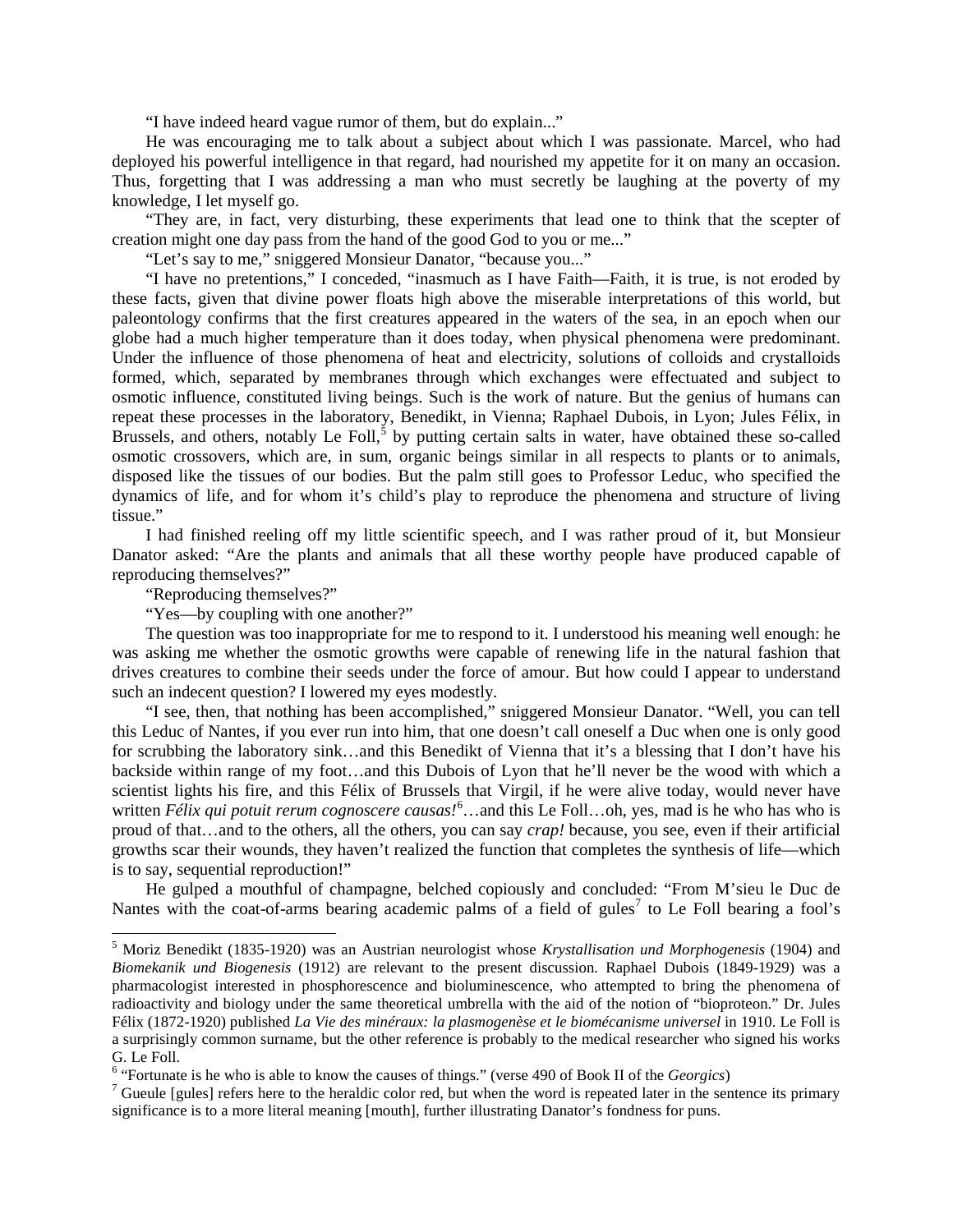bauble over a green-clad merchant's mouth, they're all peasants of science. You tell them that, Germaud! And you'll get to eat oysters *à la Danator*, and lick your chops over them."

He formed a kind of cup with his hands. "You line a dish the size of a field with a layer of butter, a layer of oysters, a layer of grated cheese and a layer of breadcrumbs; then more butter, oysters, grated cheese and breadcrumbs, and so on, *ad libitum*. You bake it in the oven for twenty minutes, after sprinkling more breadcrumbs on it…and then, my children, it flows like the milk of Paradise between your jaws. Get away, like the meconium of the infant Jesus! All washed down with a top-notch Johannisberg. People quit my table shouting 'Long live Papa Danator!'"

Thanks to the influence of the extra-dry—I was on my third glass—I wasn't shocked by the fellow's insensate language and convulsive gestures. My resentment against Marcel had also melted into a mild optimism. I could have thanked him for understanding my need for luxury and encouraging me to satisfy it.

Around us, the party was becoming hectic; people were throwing confetti and streamers; and that folly, the lights, the variegated colors and the hectic orchestra making my heart spin as much as the suggestive liquor. I was invaded by well-being; I now gazed without displeasure at the young man with the gilded eyes, the rosy cheeks and the musculature of a young god.

*Why*, I wondered, *should I not vibrate with him the same rhapsodies as with Marcel? He's a poet, and doesn't love grow better in a poet's flower-bed than a scientist's crucible? Provided that the poet plays his lute in the shade of a solid cash-box, upon which his Egeria has only to draw to satisfy all her whims*...

I'm ashamed to describe my weakness, when a few moments earlier I had felt so strong in my pride, but let no one forget, in my defense, that it was difficult for me to resist the champagne, the ambience and, to top it off, an inexplicably persuasive action coming from Monsieur Danator. Thus, invisibly and silently, certain powers of nature take possession of you.

He had incontestably exercised some influence upon me, for he transmitted, without saying a word and without his gaze, his desire that I should dance with his son again. I was on my feet before the latter had even asked me.

"Go, my children," he said, coupling us together. "Life favors you; take advantage of it. Dance, in a spiral orbit, obedient to the ineluctable laws of nature. Later…if my ideas about osmosis are correct…later, we'll see."

Joke or prophecy, I didn't care; I welcomed Adam's arm. This time, the orchestra launched into a foxtrot, but Adam forced me to waltz. You can imagine the ravages we produced, the shoves we imparted and received among the dancers who were following a different set of steps.

"Stop! Stop!" I cried. "Can't you tell that this isn't a waltz?" But my protest went over his lowered head, failing to disenchant his ineradicable smile.

I renounce any attempt to describe the amazement of the couples with which we collided, the indignation of a party of customers whose table we sent flying in passing, and the piercing mockery of my rival, Mademoiselle de Laricarière, on the arm of her frisky quinquagenarian. Fortunately, a void formed around us, and as the hour was epileptic and we were in tune with it, the crowd finished up cheering us frantically. I went back to my seat with my hair undone and my tulle dress in bits, a whole section of the skirt having been ripped off in the confusion.

"Well, I can't compliment you for your enthusiasm! Look what you've done to me, Monsieur Adam! I'm practically undressed.

"Do you think Eve wasn't, when Father Adam waltzed with her in Paradise?" Monsieur Danator joked.

That excursion had dissipated my favorable dispositions. I huddled up in my ridicule. I demanded my cloak in order to hide my rags; Monsieur Danator hastened to fetch it himself. In his absence, Marcel asked his son several questions, to which the latter made no reply.

I attributed Adam's silence to the fact that he couldn't hear, because of the din that was being produced around us; doubtless, too, he was unused to such distractions, for he gazed with bewilderment at the party animals throwing celluloid projectiles; he was listening as if in a dream to the racket of the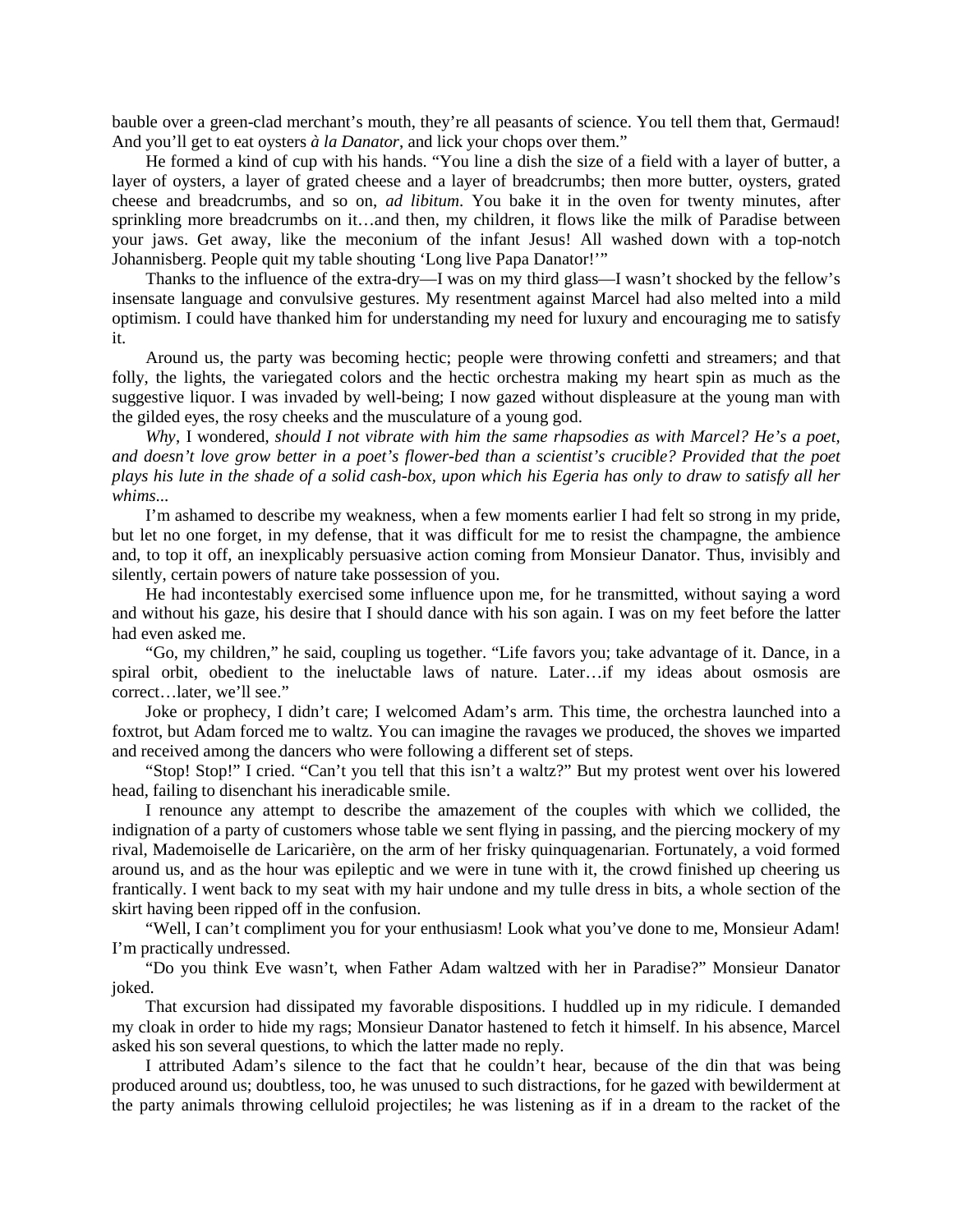orchestra, the interpellations, the songs and the screams mingled with the stridency of the toy instruments—trumpets, whistles and little bells—that had been distributed in order to add to the infernal cacophony.

Soon, Monsieur Danator came back, holding my cape and struggling to free himself from a network of streamers that had been thrown at him on the way. Furiously, he brushed off his pursuers with his beret, removed from his scalp for the first time, which permitted me to see its astonishing devastation.

He covered me up with nurse-like precaution. Then he drew me into the quietest corner of the establishment and made a loudspeaker with his hands in order to transmit his confidence to me.

"Don't hold it against my specimen. He only knows how to dance the waltz. I'll buy you another dress, prettier than that one, and you'll come out of the misadventure, in the end, with a profit. But if he's only a one-note dancer, know that Adam has many qualities and charms that make him an elite child. He's delightful, the boy, as you've been able to convince yourself. So, I'll take advantage of it to remind you, one last time, my child, of the proposition that I made to you. I say 'one last time' because, for you as well as for us, the uncertainty can't go on any longer. We're becoming the laughing-stock of the resort...

"Adam adores you, you know; he wants to make you the happiness of his life; he'll be very unhappy if you reject him. I could have chosen other parties for him; there has been no lack of opportunities. His fortune, his virtues, his personal grace and beauty make him the cynosure of all the eyes of virgins in ferment and their ascendants desperate to add a male to their wealth.

"Yes, I only had to lift my finger—but it's you he wants, and I love him too much not to bow to his desire. I have, on the other hand, pointed out the incalculable benefits that you would get out of it: you don't find a father-in-law like me lurking underneath a bidet. So make up your mind, my child; I need an answer this evening, and I'll have one—yes, and I want it to be affirmative."

In any other circumstances, that ultimatum, and the terms in which it was expressed, would have deterred me even from responding, but I was still laboring under the emotion of Marcel's advice, and, on the other hand, as I've said, my interlocutor was giving off some kind of mysterious and intense persuasive power that put me at his mercy.

I therefore replied: "I can't decide so quickly, Monsieur Danator, as you ought to understand. Your offer flatters me, certainly, and I admit that your son seems to me to be an enviable companion. As for you, I'm thoroughly persuaded that there aren't many fathers like you"—I put a certain irony into the last remark, which Monsieur Danator understood perfectly, for his face twitched—"but to promise myself to someone for life requires that I get to know them a little better..."

"Adam has no need to be known, since I've made him and I guarantee him!" claimed Monsieur Danator. And he added, incisively: "Look, I'll give you all night to think about it. Tomorrow morning, Adam and I will come to the beach. He'll take his bath with those paupers. I detest that promiscuity, on principle, but I want you to be able to see how anatomically perfect he is in his bathing suit, and what an exceptional swimmer he is...yes, it's quite different from dancing when he's in his element...

"This is what I propose: we'll avoid meeting up in the baths. After his aquatic exercises, if it's yes, come over to me and say: 'Bravo for the man of the sea!' If it's no, don't come over, and I'll redirect my attention to some other creatress."

Mademoiselle de Laricarière went past at that moment, and the attention that Monsieur Danator directed at her told me as clearly as could be that she was the "other creatress" he had in mind. I vibrated with jealousy.

"Is that agreed?" the strange man insisted.

"It's agreed."

We went back to our table, and I observed that Adam and Marcel had remained mute during our absence, but that the latter was observing the former with prodigious interest. For love of me? I no longer hoped so—but an incident followed that further complicated the pattern of the evening's events.

Let's see whether I can remember the position and attitude that each of us had when, by virtue of a practical joke in the worst possible taste, the electric lights suddenly went out and absolute darkness reigned, unleashing the enthusiasm of the clientele.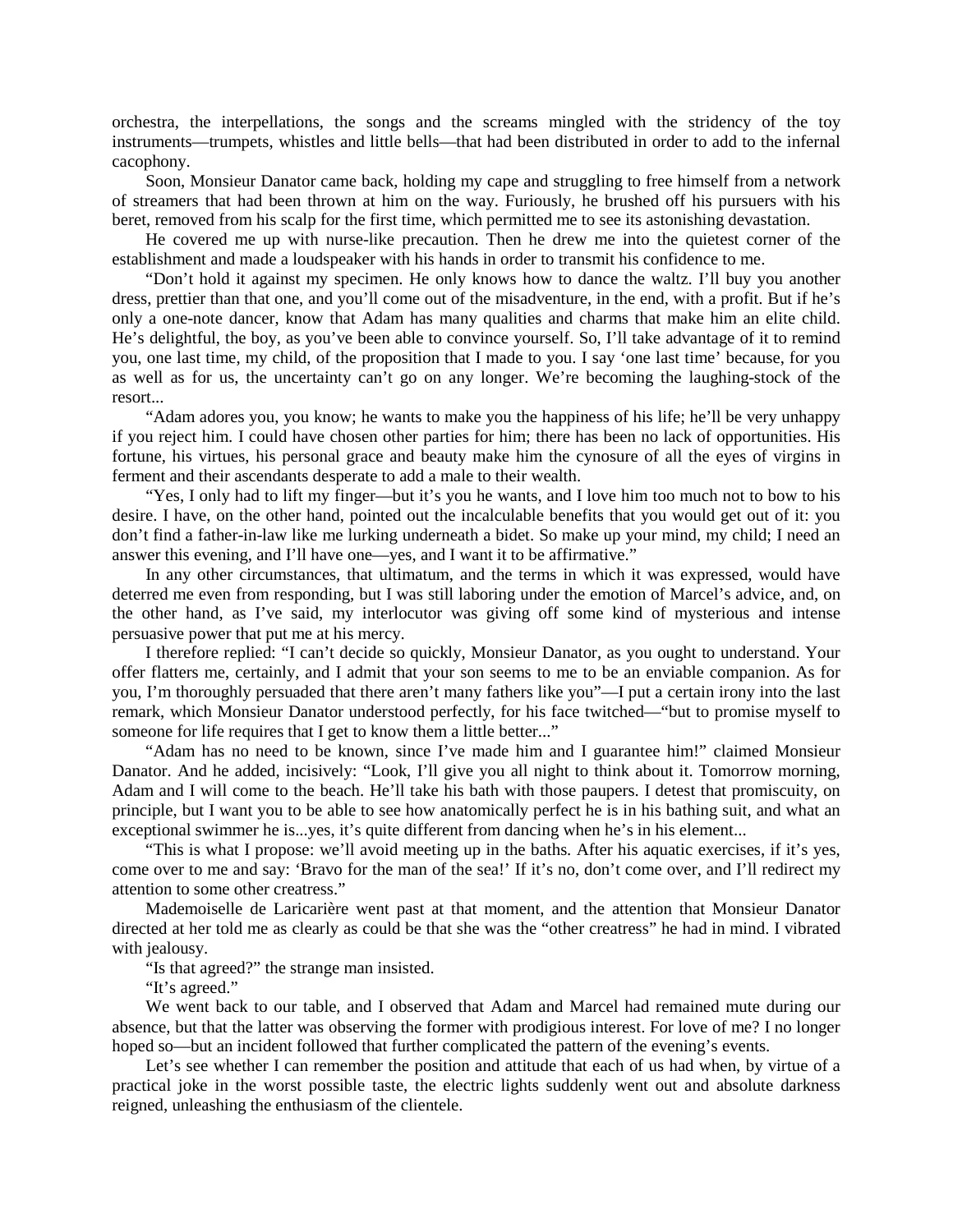This is how it was: I had Monsieur Danator facing me, Marcel to my left and young Adam to my right, with his legs crossed. Well, at the moment when, after some hesitation, my retina adapted to the obscurity, I distinctly saw, in the darkness, in the place occupied by Adam, five phosphorescent gleams. One of them, the largest, was at the level of his eyes; two others were in the same plane as his hands; two more, which were no more than stripes, were palpitating perpendicularly near the floor.

That incomprehensible illumination only lasted for a few seconds. I divined a jostling beside me, as if someone had violently shoved someone else out of the way, and the phosphorescent patches, after several oscillations, vanished.

People around us having lit matches, I was able to recognize then that Monsieur Danator and Adam had exchanged places, and that the father was snatching away a handkerchief that he had thrown over the face of his offspring. Furthermore, the electricity was immediately switched on again, and I welcomed with genuine relief the enormous laughter of Monsieur Danator, manifestly emitted to enable me to share the joy of the farce of the phosphorescence.

*Another joke*, I thought, *an amusing trick of physics. Monsieur Danator has found a means to make his son glow in the dark. The luminous patches were his face, his hands and the gaps in his perforated socks, uncovering the skin where the stripes were. But how curious these people are, and how they're aggravating my hesitation, as if on a whim*.

"We're going," said Monsieur Danator. "Come on, Adam, kiss your fiancée's hand."

"Not his fiancée yet..." I protested.

"Yes, yes! Tomorrow, the matter will be resolved. There are attractions that one can't overcome. My son is better than an attraction; he's all the attractions of nature, a synthesis of attractions, if I might put it that way. So, tomorrow, it will be yes, and in three weeks—the time required to publish the banns—you'll be the beautiful young Madame Danator, the promise of my posterity."

On that affirmation, he withdrew, pushing my near future in front of him. I followed them momentarily with my eyes and then lost them behind a curtain of spectators. But I had scarcely turned away when a great hubbub rose up from the direction in which they had gone.

It was evidently a dispute; people were climbing on to their chairs to get a better view, and I heard a shrill voice rising above the tumult, protesting and shouting threats.

"What's going on?" I asked the manager of the establishment, who was coming back from the quarrel, now concluded.

"It's his son, Mademoiselle."

"His son?"

"Yes, the Danator boy, the puppy! Pure vandalism, Mademoiselle! Can you imagine that as he passed the buffet, the fool took it into his head to steal a lobster cooked for supper."

"Steal?"

"As I say! He stuffed it under his overcoat and scurried off as if it were nothing. No way, José! I'd seen him, and I was able to catch up with my dish. The very idea! Because they've got money they think anything's permissible. That one would dip his fingers in the sauce, for sure."

"But in the end, you were compensated?"

"Yes—the father threw me a thousand francs and didn't want the change. I can't deny that that's overpayment—but it's the way of doing things that's disgusting."

I turned to Marcel. "What do you think of that?"

"Very, very interesting." And without any further explanation, he said: "Would you like some supper, Made, or would you prefer it if I dropped you off at home?"

"I'd gladly walk a few steps in your company, Marcel, inasmuch as I need to talk to you."

"At your orders, Made."

We went out, glad to be finally getting away from those pleasures, which were offending our delicacy, each as much as the other. Immediately, we were gripped by the poetry of the splendid night. In the tranquil atmosphere, the moon, in all her coquetry, was pouring a pale golden fluid over the vellum strewn with a dust of stars. O mysterious space, O slow clarity, how you evoke the near-nothing that we are in the infinity of worlds!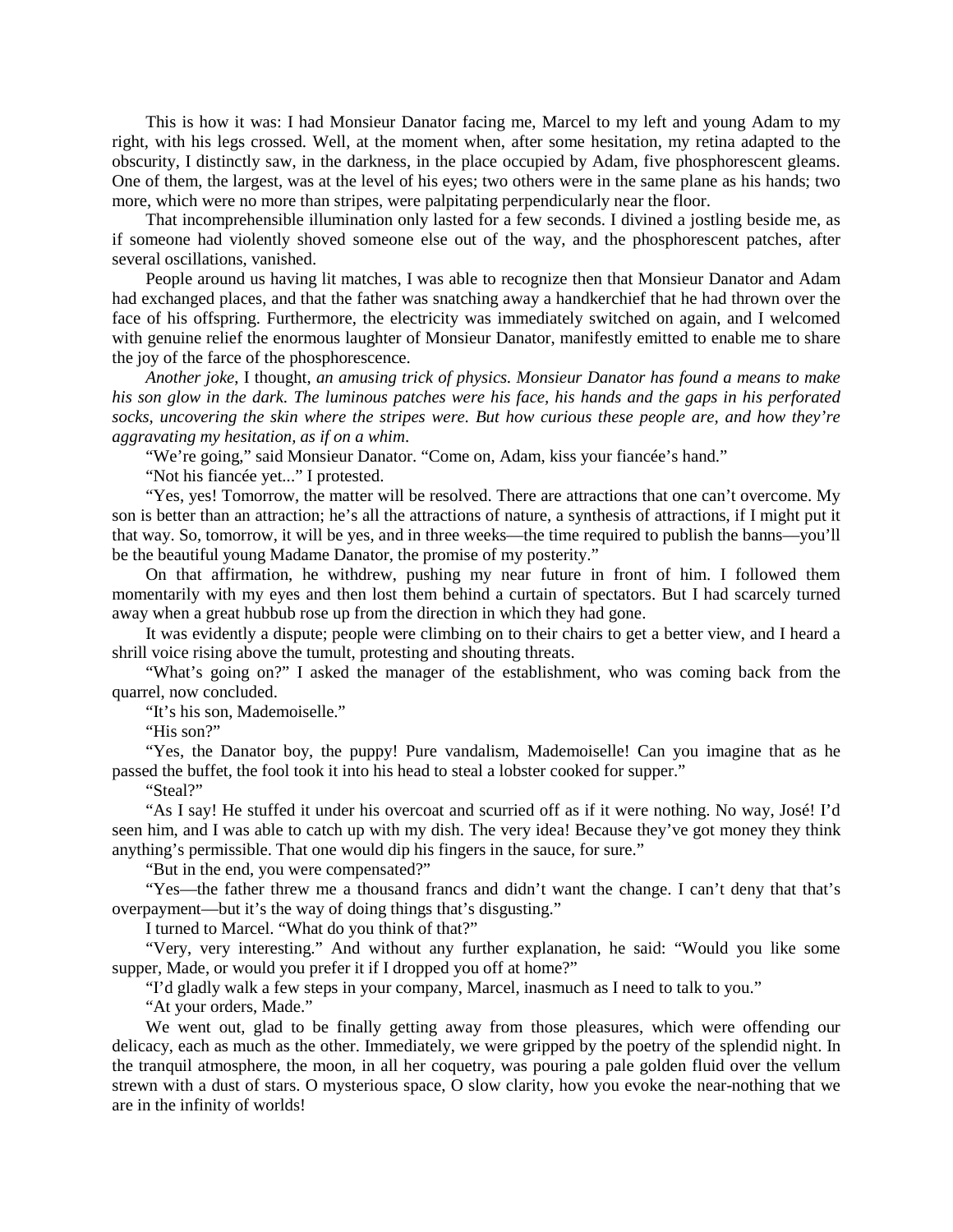And yet, I brought the universe back to our two beings drawing away from the Pergola: the millions of lights no longer counted by comparison with the two of us, mere ephemeral vibrations of eternal life!

"Ah, here's something that will compensate us for those lunatics!" said Marcel, consoling himself.

Leaning on the parapet of the sea-front, he steeped himself intensely in the marvelous sight of the bay, somnolent beneath the homage of the heavens. To the left, in the direction of Ciboure, the lights of the Réserve, the Pergola's rival establishment, were going out, with the result that a great calm reigned there, and I wondered what fate awaited me in that corner of earth sunk in the darkness, if I agreed to enter the Danators' villa as a bride. Ahead, on the sparkling immensity, the barrier of rocks and cement edified by human hands to oppose the wrath of the waves was clearly perceptible; it assured us of the tranquility of the vast waves, permitting them to come and expire quietly fifty paces away from us. What a formidable and tender harmony, that muting of the waves!

"Which way?" Marcel asked.

I pointed toward the cliffs of Sainte-Barbe, our usual stroll. For the first time in the two seasons since a genuine sympathy had developed between us, he took me by the arm. I felt the gentleness of his grip divinely. Nothing other than the exquisite night authorized his familiarity, however; on the contrary, he was risking it at the moment when our destinies, hitherto encouraged to combine by a mutual attraction, were perhaps about to be separated forever...except that I had need of his protection; that I was a poor wreck, floating at the whim of two contrary sentiments, the tutelary flow toward Marcel, and the ebb, swollen by uncertainties, toward the Danators...

Where would I run aground?

"Let's take advantage of the night," I said to my companion, "to explain ourselves frankly. It's easier to dare to speak from the heart at night. A little while ago, you gave me some advice that, I confess, I wasn't expecting. In essence, you told me this: 'Be venal, marry Adam Danator.' Is that possible, Marcel; and if I decide to do it, ought I to believe that I won't leave any regret behind?"

"In whom?"

"Come on, Marcel! I've asked you to be honest. All of your conduct toward me until now led me to believe that you wanted me for a wife; I sensed in myself treasures of abnegation and tenderness that would have rendered me worthy of it. You couldn't possibly have been unaware of that…and now you've suddenly changed your tune and are pushing me toward that strange man…yes, strange, in spite of all the perfections you're obstinate in recognizing in him. So, I confess that that has taken me by surprise…and that it saddens me..."

I divined, by the fashion in which his arm started to tremble against me, that he was experiencing an emotion similar to mine. And yet, he declared: "I've told you exactly what I think, my dear Made. A woman could never be happy with me, you see. I'm too much a slave of my work to distract myself with anyone whatsoever. Science, work…I can't accept other yokes. And look—I'm giving you proof of it by renouncing you."

"What do you mean?"

"Nothing…I'm explaining myself badly. Know, nevertheless, that I retain an affection for you so faithful that I wouldn't want to lose sight of you during the preliminaries of your marriage and the beginning of your union. Yes, permit me to assist, like a caring big brother, in everything that will interest you for some time to come. That authorization will make it easier for me to do something, in case..."

Again, he appeared to be afraid of having said too much. But my disappointment and irritation prevented me from commenting on his hesitation. All I could see was the wound in my amour, envenomed by self-regard.

"That's all right," I said, bitterly. "It's settled now. The situation's clear; I prefer that. It will permit me honestly to link hands with the young man. As for your offer of involving yourself in my marriage, to play, before the courtesan that I shall be, the role of guardian of the seraglio, permit me to be astonished, and to decline. I'm big enough, thank God, to defend myself, if ever some annoyance crops up…which is improbable."

"Presumptuous girl!" he said, but more in pity than by way of criticism. "Well, I'll occupy myself with your honor in spite of you."